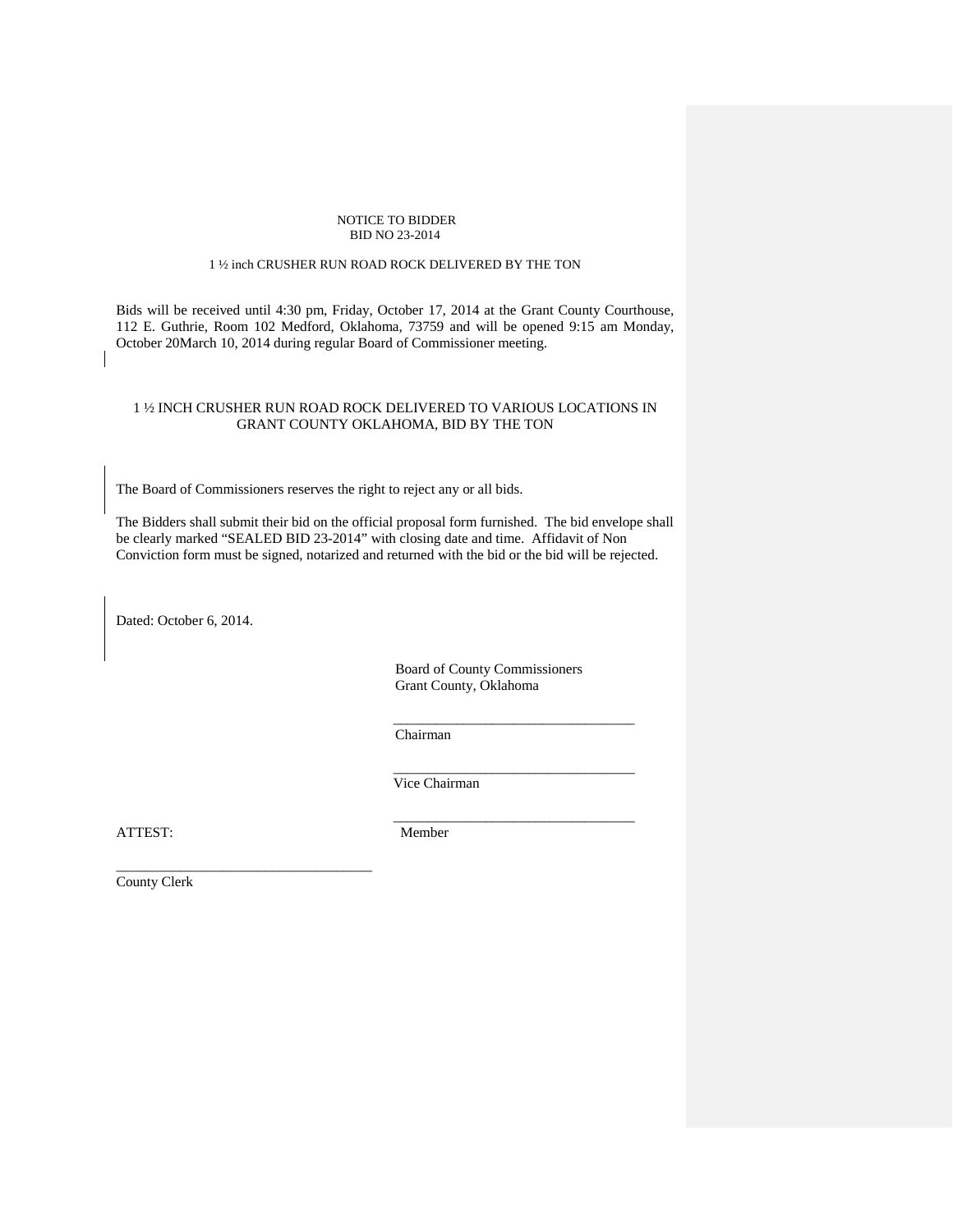## **GRANT COUNTY OKLAHOMA COUNTY PURCHASING OFFICE GRANT COUNTY COURTHOUSE 112 E GUTHRIE, ROM 102 MEDFORD, OK 73759 580.395.2274**

#### **INVITATION TO BID**

NOTARIZED AFFIDAVIT COMPLETION AND SIGNATURES REQUIRED:

DATE ISSUED: October 6, 2014 BID NUMBER**: 23-2014 1 ½" Crusher Run Road Rock Delivered by the Ton**  BID CLOSING DATE & HOUR: October 17, 2014 at 4:30 pm BID OPENING DATE & HOUR: October 20, 2014 at 9:15 am TERMS AND CONDITIONS:

- 1. All bids will be opened in the Grant County Commissioners Board Room, Grant County Courthouse, Medford, Oklahoma, at the time and date shown on this Invitation to Bid.
- 2. Late bids will not be considered. Bids must be received in a sealed envelope (one bid per Envelope) with bid number and closing date written on the outside of the envelope.
- 3. Unit prices will be guaranteed correct by the bidder.
- 4. All prices bid shall be F.O.B. Grant County Various Locations unless otherwise indicated.
- 5. Purchases by Grant County, Oklahoma, are not subject to state or federal taxes.
- 6. This bid is submitted as a legal offer, and any bid when accepted by the County constitutes a firm contract.
- 7. Oklahoma law requires each bidder submitting a bid to a County for goods or services to furnish a notarized sworn statement of non-collusion. A form is supplied.

# **SPECIFICATIONS:**

#### **1 ½ INCH CRUSHER RUN ROAD ROCK DELIVERED TO VARIOUS LOCATIONS IN GRANT COUNTY OKLAHOMA, BY THE TON**

Address further inquiries to Jerry Shaffer 580-554-5400 or 580-532-6499

Or Max Hess 580-591-4740 or 580-594-2925.

Grant County reserves the right to award this bid in part or in whole.

Grant County reserves the right to reject any and all bids.

The Board of County Commissioners reserves the right to waive minor technicalities under these specifications.

\_\_\_\_\_\_\_\_\_\_\_\_\_\_\_\_\_\_\_\_\_\_\_\_\_\_\_\_\_\_\_\_\_\_\_\_\_\_\_\_\_\_\_\_\_\_\_\_\_\_\_\_\_\_\_\_\_\_\_\_\_\_\_\_\_\_\_\_\_\_\_\_\_\_\_\_\_\_\_

#### Vendor:\_\_\_\_\_\_\_\_\_\_\_\_\_\_\_\_\_\_\_\_\_\_\_\_\_\_\_\_\_\_\_\_\_\_\_\_\_\_\_\_\_\_\_\_\_\_\_\_\_\_\_\_\_\_\_\_\_\_\_\_\_\_\_\_\_\_\_\_\_\_\_\_

Address: \_\_\_\_\_\_\_\_\_\_\_\_\_\_\_\_\_\_\_\_\_\_\_\_\_\_\_\_\_\_\_\_\_\_\_\_\_\_\_\_\_\_\_\_\_\_\_\_\_\_\_\_\_\_\_\_\_\_\_\_\_\_\_\_\_\_\_\_\_\_\_

F.E. I or Social Security E-Mail address:

Return Competed bid to: Grant County Purchasing Agent 112 E Guthrie, Room 102 Medford OK 73759

**Formatted:** Font: (Default) Times New Roman, 10 pt, Font color: Auto

**Deleted:** ¶

**Formatted:** Default Paragraph Font, Font: (Default) Times New Roman, 12 pt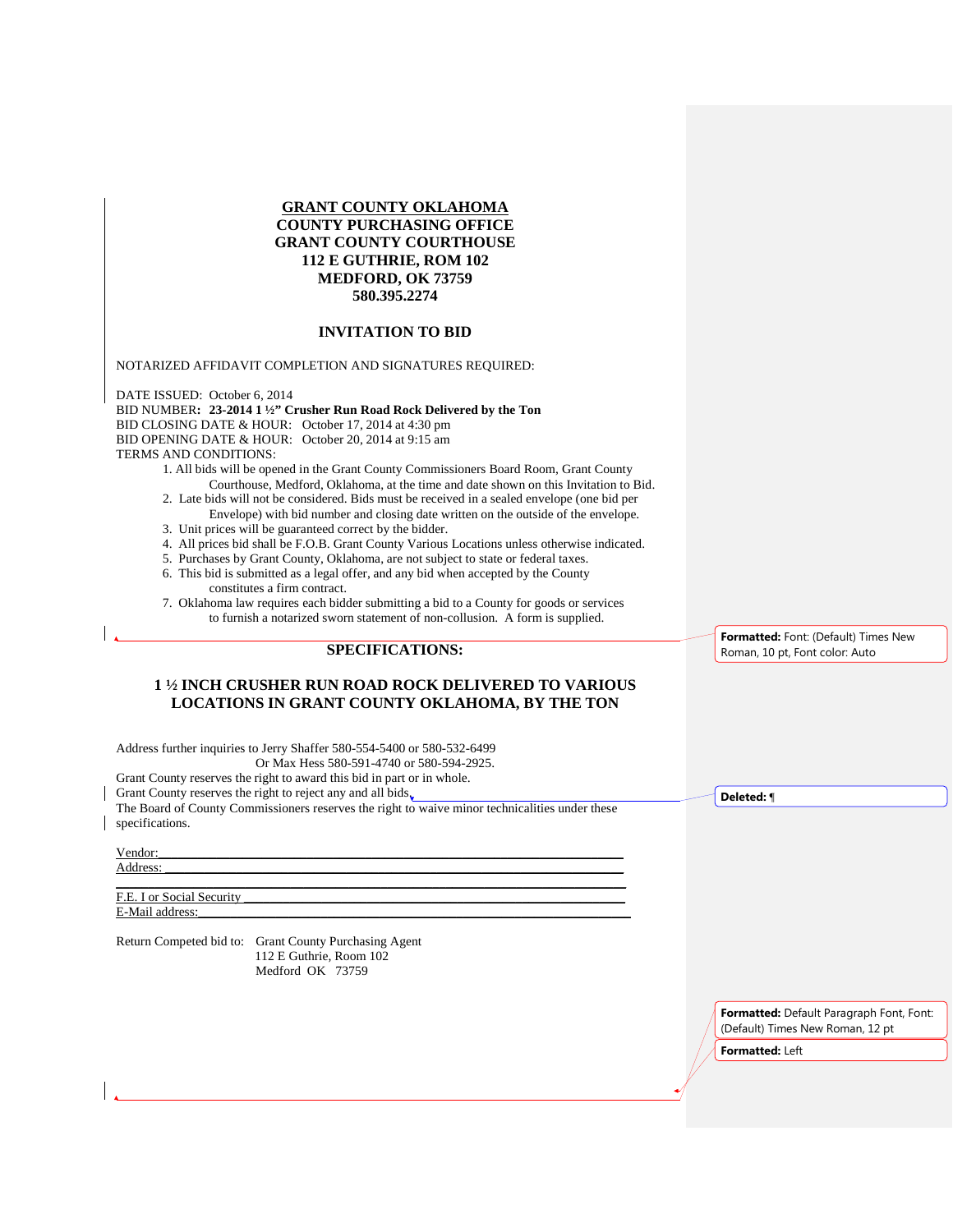#### **AFFIDAVIT OF NON-CONVICTION**

| <b>STATE OF OKLAHOMA</b> |  |
|--------------------------|--|
|                          |  |

GRANT COUNTY (1997)

) ss:

\_\_\_\_\_\_\_\_\_\_\_\_\_\_\_\_\_\_\_\_\_\_\_\_\_\_\_\_\_\_\_\_\_\_\_\_\_\_\_\_\_\_\_, of lawful age, being first duly

| sworn on oath, state that he/she is the agent authorized by |  |      |
|-------------------------------------------------------------|--|------|
| whose principal place of business is located at             |  | . to |
| submit the attached bid.                                    |  |      |

AFFIDAVIT further states that neither he/she, nor the bidder, nor any officer or employee of the bidder has been convicted of or pled guilty or nolo contendere to any felony arising out of sales of real or personal property to the State of Oklahoma or any of its political subdivisions.

AFFIDAVIT further states that neither he/she, or the bidder nor any officer or employee of the bidder nor any person including but not limited to stockholders holing 20% or more of the outstanding stock, partners, either limited or general or any person related either by convicted of, pled guilty or nolo contendere to any acts prohibited by Title 51 OSA 24.5 as interpreted by the Attorney General's Opinion No. 83-144, a copy of which is attached hereto.

### **AFFIDAVIT FOR PAYMENTS IN EXCESS OF \$25,000.00**

| STATE OF OKLHAOMA   |            |
|---------------------|------------|
|                     | $\sum$ SS: |
| <b>GRANT COUNTY</b> |            |

The undersigned (architect, contractor, supplier or engineer) of lawful age, being duly sworn on oath says that this invoice or claim is true and correct. Affiant further states that the work, services or materials as shown by this invoice of claim have been complete or supplied in accordance with the plans, specifications, orders or requests furnished by the affiant. Affiant further states that he/she has made not payment directly or indirectly to any elected official, officer or employee of the State of Oklahoma, any county or local subdivision of the State, or money or any other thing of value to obtain payment of the invoice or procure the contact or purchase order pursuant to which an invoice is required.

Subscribed and sworn to before me this  $\_\_\_\_\_\_\_\_\_\_$  day of  $\_\_\_\_\_\_\_\_\_\_$ . 20 $\_\_\_\_\_\_\_$ .

 $\mathcal{L}_\mathcal{L}$  , which is a set of the set of the set of the set of the set of the set of the set of the set of the set of the set of the set of the set of the set of the set of the set of the set of the set of the set of Notary Public

My Commissioner Number \_\_\_\_\_\_\_\_\_\_\_\_\_\_\_\_\_\_& Expiration Date \_\_\_\_\_\_\_\_\_\_\_\_\_\_\_\_.

Note: 62 OS Sec 310.9 (A&B), require counties executing contracts with an architect, contractor, engineer or supplier of materials of Twenty-five thousand dollars (\$25,000.00) or more to complete the statement required by Section 3109 of Title 74.

**Formatted:** Default Paragraph Font, Font: (Default) Times New Roman, 12 pt **Formatted:** Left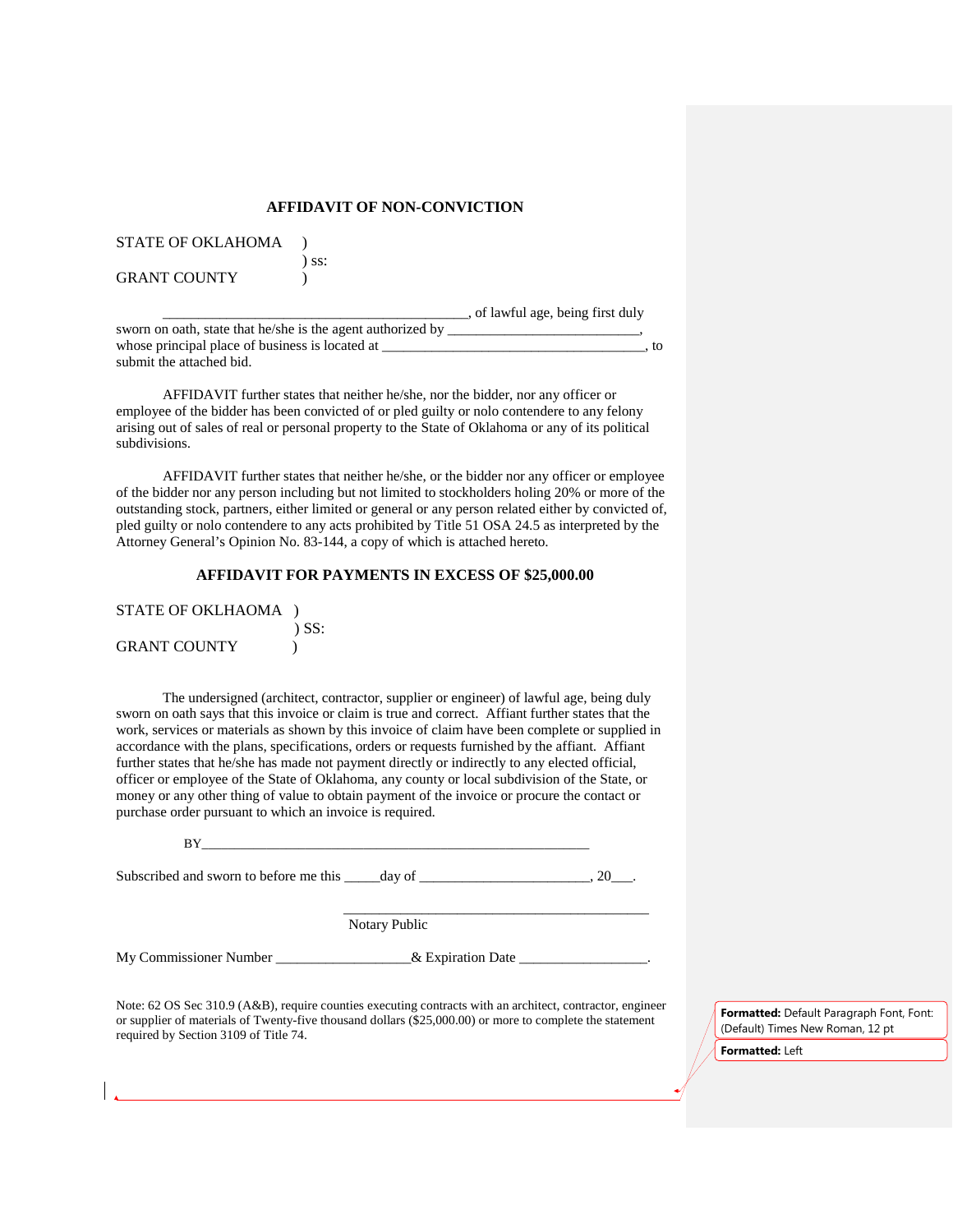SA&I 1-4001 (2002) **AFFIDAVIT FOR PAYMENTS IN EXCESS OF \$25,000.00**

STATE OF OKLHAOMA ) ) SS: GRANT COUNTY  $\qquad$  )

The undersigned (architect, contractor, supplier or engineer) of lawful age, being duly sworn on oath says that this invoice or claim is true and correct. Affiant further states that the work, services or materials as shown by this invoice of claim have been complete or supplied in accordance with the plans, specifications, orders or requests furnished by the affiant. Affiant further states that he/she has made not payment directly or indirectly to any elected official, officer or employee of the State of Oklahoma, any county or local subdivision of the State, or money or any other thing of value to obtain payment of the invoice or procure the contact or purchase order pursuant to which an invoice is required.

\_\_\_\_\_\_\_\_\_\_\_\_\_\_\_\_\_\_\_\_\_\_\_\_ BUSSINESS NAME BY \_\_\_\_\_\_\_\_\_\_\_\_\_\_\_\_\_\_\_\_\_\_\_\_\_\_\_\_\_\_\_\_\_\_\_\_\_\_\_\_\_\_\_\_ Subscribed and sworn to before me this  $\_\_\_\_\_\_\_\_\$  day of  $\_\_\_\_\_\_\_\_$ ,  $20\_\_\_\_\.\$ \_\_\_\_\_\_\_\_\_\_\_\_\_\_\_\_\_\_\_\_\_\_\_\_\_\_\_\_\_\_\_\_\_\_\_\_\_\_\_ Notary Public My Commission Number \_\_\_\_\_\_\_\_\_\_\_\_\_\_\_\_\_\_\_\_\_\_\_\_\_\_\_& Expiration \_\_\_\_\_\_\_\_\_\_\_\_\_\_\_\_\_\_\_

NOTE: 62 O.S. 1999, Sec 310.9B, authorizes counties executing more than one contract, exceeding \$1,000.00 during the fiscal year, with an architect, contractor, supplier or engineer to accept one affidavit applying to all work, services or materials completed or supplied under the terms of awarded contracts, or which are needed on the continual basis; such affidavit to be in lieu of all individual affidavits for each invoice submitted in relation to such contract.

> **Formatted:** Default Paragraph Font, Font: (Default) Times New Roman, 12 pt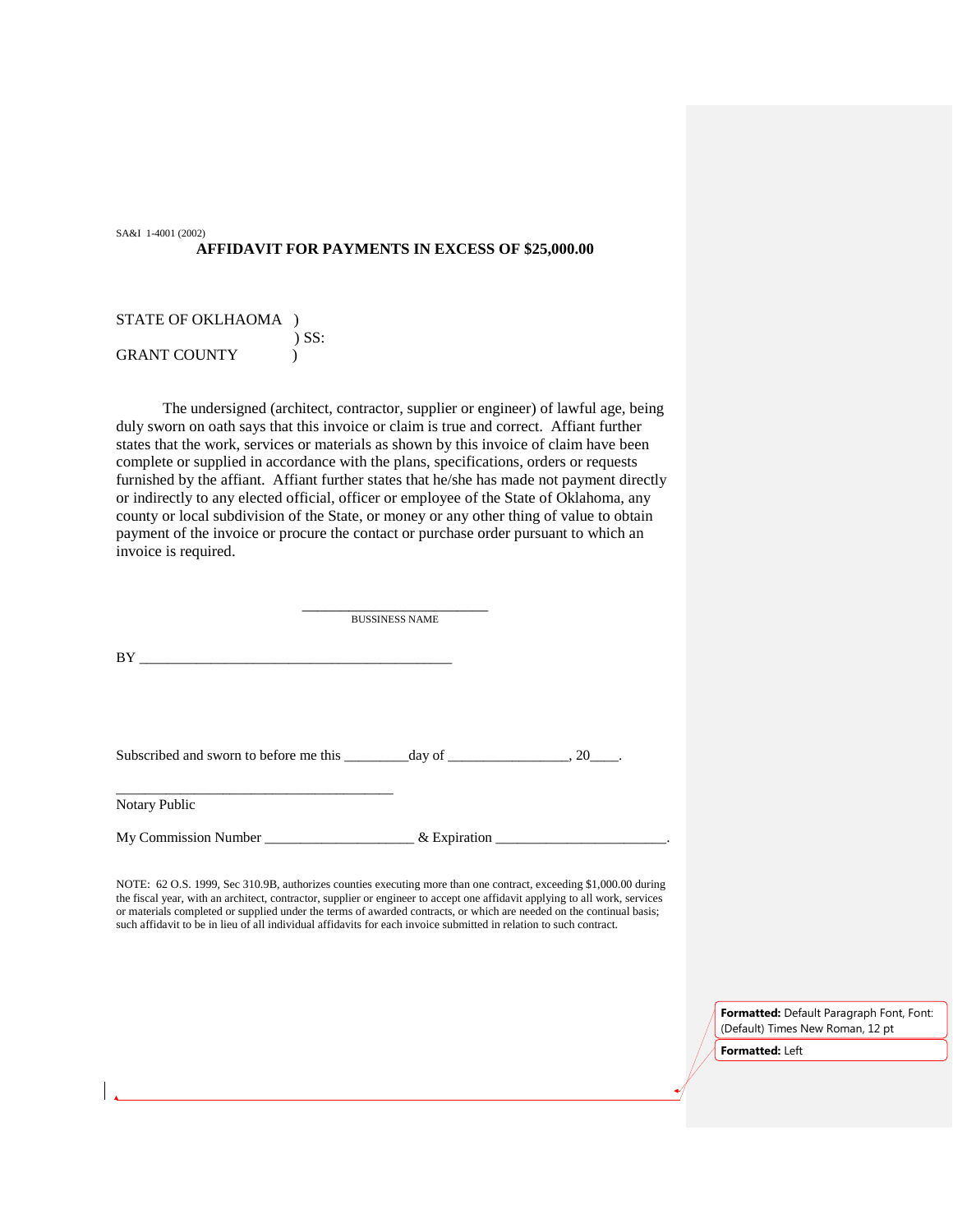## GRANT COUNTY, OKLAHOMA SEALED BID SUBMISSION FORM FOR

## 1 ½ INCH CRUSHER RUN ROAD ROCK DELIVERED TO VARIOUS LOCATIONS IN GRANT COUNTY, BY THE TON

#### BID NUMBER 23-2014

This sealed bid includes the following minimum specifications requested by buyer and any additional cost if not included in original cost:

 $\mathsf{l}$ 

| All for the sum of \$<br>delivery) | .(including freight and |
|------------------------------------|-------------------------|

Delivery Date: \_\_\_\_\_\_\_\_\_\_\_\_\_\_\_\_\_\_\_\_\_\_\_\_\_\_\_\_\_\_\_\_\_\_\_\_\_\_\_\_\_\_\_\_\_\_\_\_\_\_\_\_

| AFFIDAVIT: I, the undersigned, of lawful ate, being first duly sworn on oath say that         |
|-----------------------------------------------------------------------------------------------|
| he/she is the agent authorized by the bidder to submit the above bid. Affiant further states  |
| that the bidder has not been a party to any collusion among bidders in restraint of           |
| freedom of competition by agreement to bid at a fixed price or to refrain from bidding; or    |
| with any state official or employee as to quantity, quality or price in the prospective       |
| contract or any terms of said prospective contract; or in any discussions between bidders     |
| and any state official concerning exchange of money or other thing of value for special       |
| consideration in the letting of a contract; that the bidder/contractor has not paid, given or |
| donated or agreed to pay, give or donate to any officer or employee of the State of           |
| Oklahoma (or other entity) any money or other thing of value, either directly or indirectly   |
| in the procuring of the aware of a contract pursuant to this bid.                             |

| Contact person:                     |  |
|-------------------------------------|--|
|                                     |  |
|                                     |  |
|                                     |  |
| Location of nearest service center: |  |
|                                     |  |
|                                     |  |
|                                     |  |
|                                     |  |

 \_\_\_\_\_\_\_\_\_\_\_\_\_\_\_\_\_\_\_\_\_\_\_\_\_\_\_\_\_\_\_\_\_\_\_\_\_\_\_\_\_\_\_\_\_ **Formatted:** Default Paragraph Font, Font: (Default) Times New Roman, 12 pt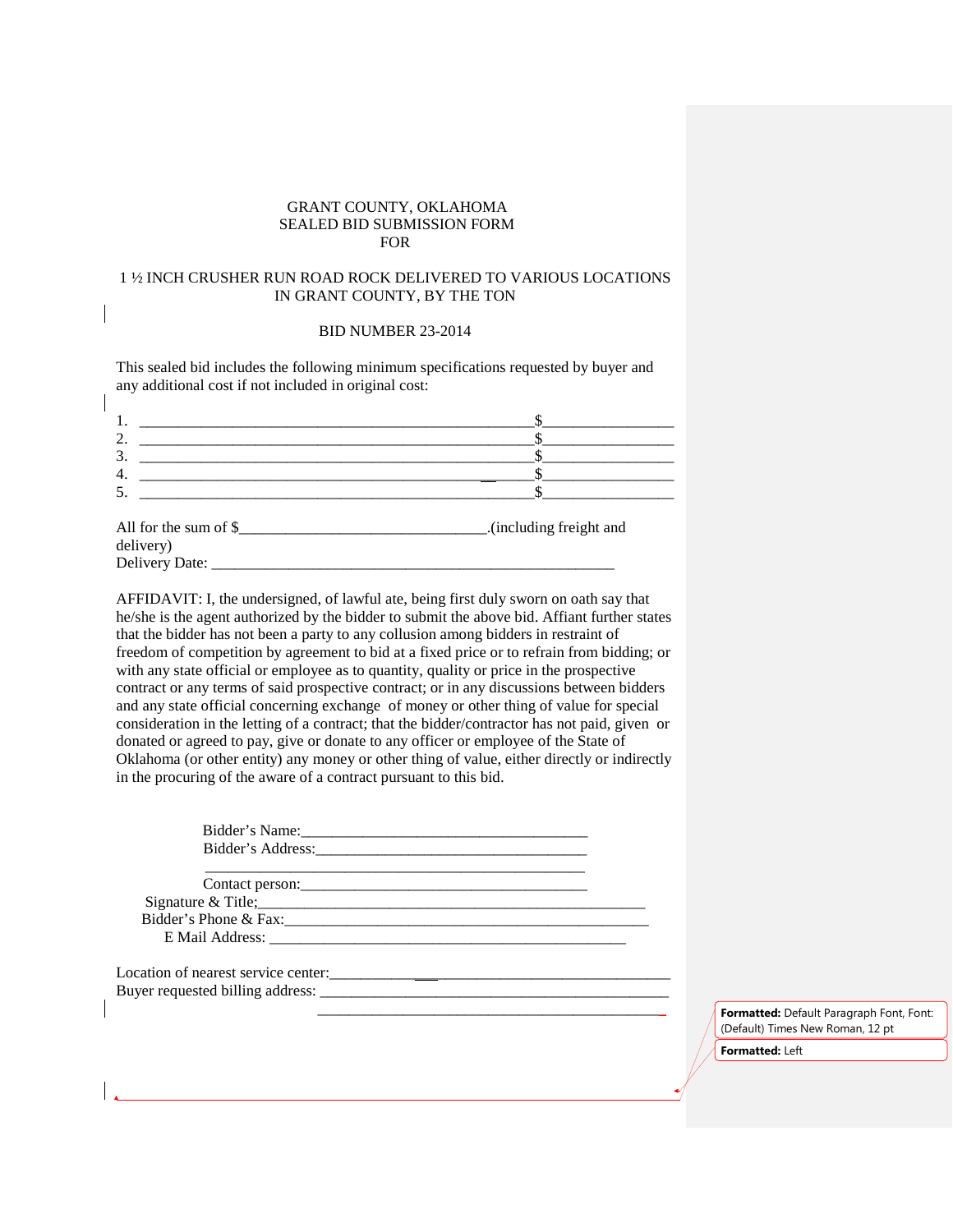# VENDOR:\_\_\_\_\_\_\_\_\_\_\_\_\_\_\_\_\_\_\_\_\_\_\_\_\_\_\_\_\_\_\_\_\_\_\_\_\_\_\_\_\_\_\_\_\_\_\_

General: 1 ½ inch crush-n-run road rock delivered to various locations in Grant County Oklahoma bid by the ton. Material is to be windrowed and/or blown on, depending on project prerequisite.

FILL IN ALL SPACES SHOWING SPECIFIC INFORMATION. FAILURE TO COMPLY COULD RESULT IN BID REJECTION.

| <b>LOADED MILES:</b> |                                             | <b>COST PER TON:</b> |
|----------------------|---------------------------------------------|----------------------|
| $1 - 5$ miles        |                                             |                      |
| $6 - 10$ miles       |                                             |                      |
| $11 - 15$ miles      |                                             |                      |
| $16 - 20$ miles      |                                             |                      |
| $20 - 25$ miles      |                                             |                      |
| $26 - 30$ miles      |                                             |                      |
| $31 - 35$ miles      |                                             |                      |
| $36 - 40$ miles      |                                             |                      |
| $41 - 45$ miles      |                                             |                      |
| $46 - 50$ miles      |                                             |                      |
| $51 - 55$ miles      |                                             |                      |
| $56 - 60$ miles      |                                             |                      |
| $61 - 65$ miles      |                                             |                      |
| $66 - 70$ miles      |                                             |                      |
| $71 - 75$ miles      |                                             |                      |
| $76 - 80$ miles      |                                             |                      |
| $81 - 85$ miles      |                                             |                      |
| 86-90 miles          |                                             |                      |
| $91 - 95$ miles      |                                             |                      |
| 96 - 100 miles       |                                             |                      |
|                      | Bid To Be Honored Through December 31, 2014 |                      |

**Formatted:** Default Paragraph Font, Font: (Default) Times New Roman, 12 pt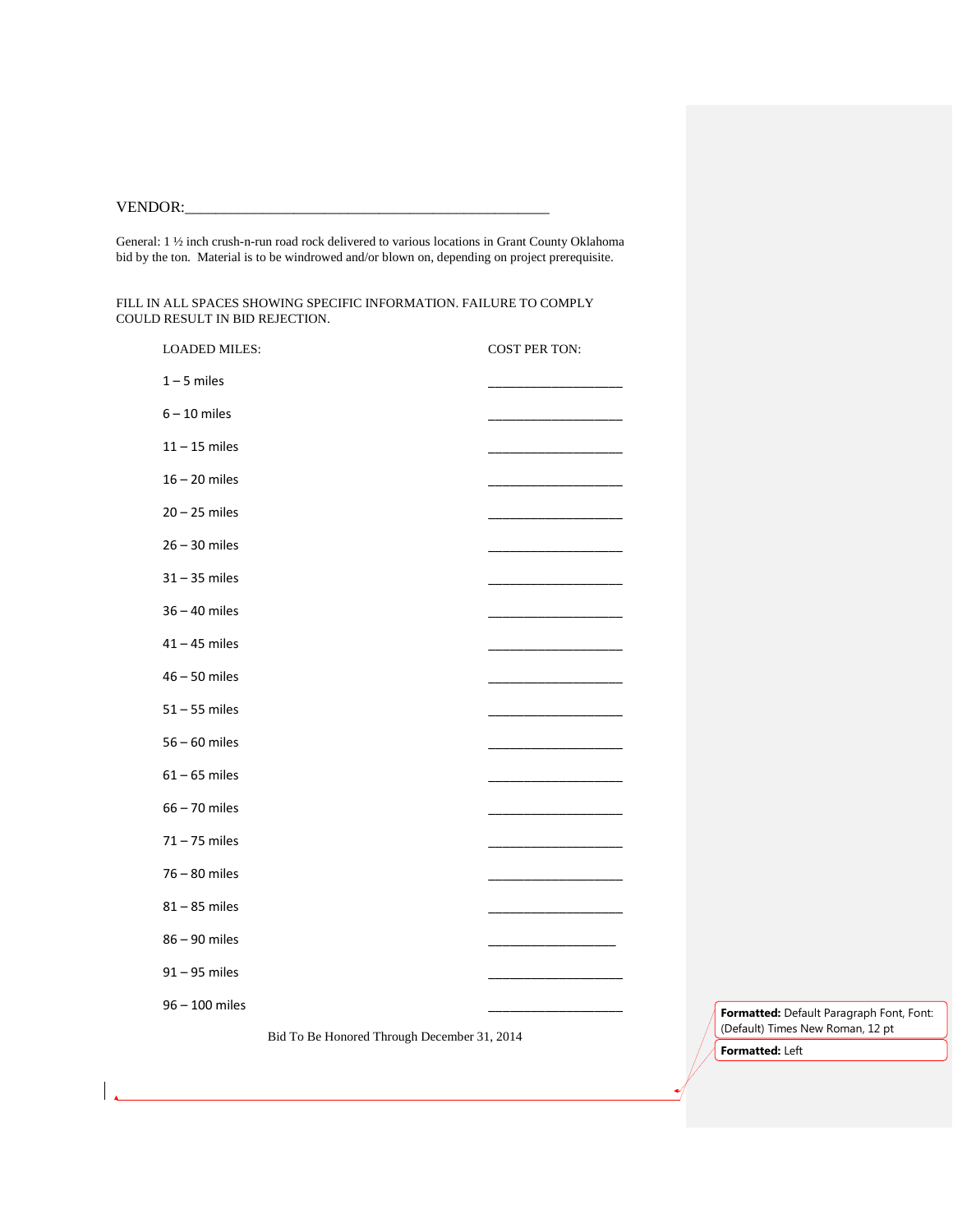# PROOF OF MAILING

The companies listed below were sent a copy of Bid 23-2014, either by US Mail, E-mail or Fax.

DIEMER CONSTRUCTION 14211 S 13<sup>TH</sup> TONKAWA OK 74653

DALES CONSTRUCTION PO BOX 153 NASH OK 73761

B&B EQUIPMENT SERVICES LLC 52 STATE ROAD 179 ANTHONY KS 67003

MEISTER TRUCKING 1250 TALMER ROAD PONCA CITY OK 74604

D&S MATERIAL 5126 N VAN BUREN ENID OK 73703

Date

Sherri Eulberg, County Clerk

**Formatted:** Default Paragraph Font, Font: (Default) Times New Roman, 12 pt